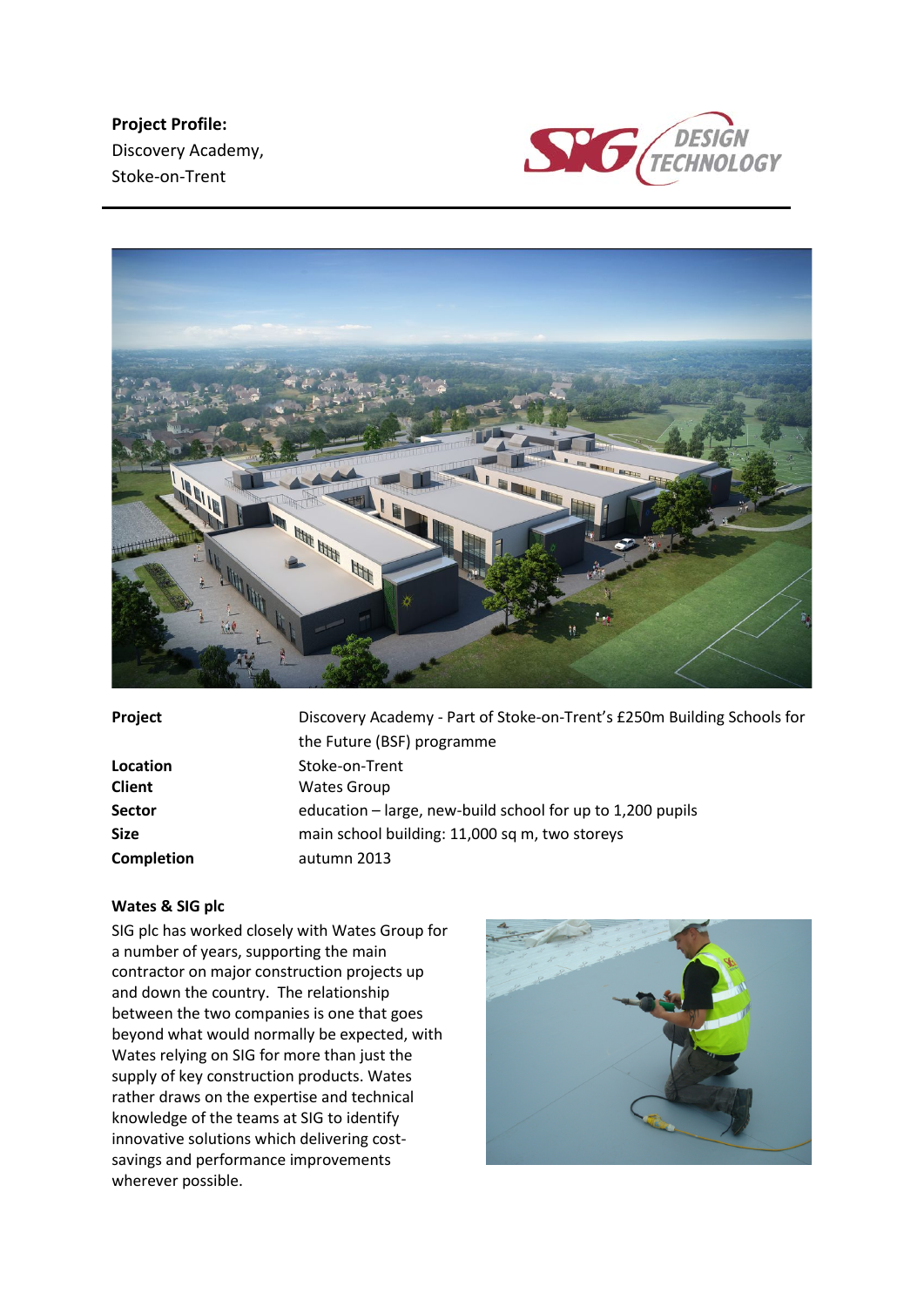This partnership was cemented in September 2011 when one of SIG's senior executives – Regional Sales Director Richard Graves – was appointed to the unique role of joint business partner, working on behalf of both companies. Based full-time at the Wates head office in Leatherhead, Richard works directly with Wates' site teams to identify where savings can be achieved across various projects and seek out efficiencies for both companies.

## **The Project**



SIG became involved in the Discovery Academy project at a late stage to review the specification for the building's roofing system. The system was unusual in that it would omit the use of a screed, and instead mechanically fix the insulation and single ply membrane direct to the pre-cast concrete beams that had been laid at a 1:40 fall.

The project team at Wates had already identified potential roofing products. However, with the unconventional configuration of the roofing system, they would need complete certainty that the products would work in tandem to deliver the required performances. Wates therefore asked SIG Design & Technology – SIG plc's flat roofing and specification experts – to review the design and clarify whether the initial specification would be up to the job.



**A Value Engineering Solution**

Having had experience of working on a project using a similar system, SIG Design & Technology was quick to identify that the main challenge of using a roofing system of this type lies both in specifying the right individual products, and in understanding how those products would perform together. This meant investigating the tolerances and performance criteria of each element of the system –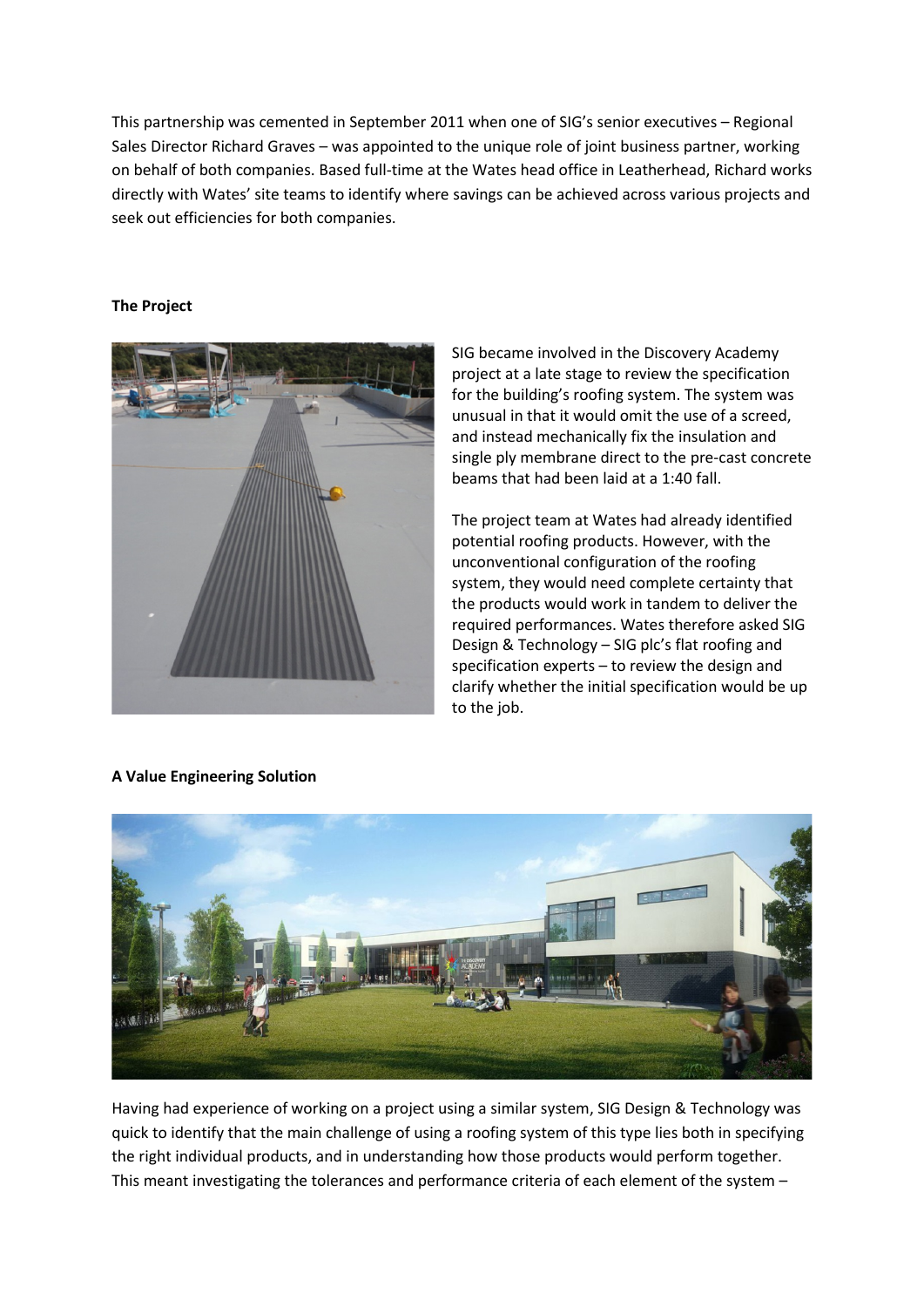insulation, fixings, waterproofing and, most importantly, the precast concrete planks – before the project went ahead.

From the start of the project, SIG Design & Technology worked closely with the manufacturer of the concrete beams to agree accurate tolerances for pull out and fixing positions, and also with insulation manufacturers to determine the best product – namely one which could be fixed directly to the concrete beams while still delivering the necessary acoustic performance and U-values. SIG Design & Technology was then able to identify the most appropriate fixing, and carry out accurate pullout tests and wind uplift calculations to ensure the long term integrity of the roof system.

Armed with this information, SIG Design & Technology was able to propose to Wates a new specification for the roofing system which met the architect's designs and satisfied performance requirements, whilst making a significant cost saving compared to the original specification.



## **Turning the Designs into Reality**

Eager to ensure that contractors were quoting like-for-like, Wates decided to re-tender the project with SIG Design & Technology's value engineered solution. To support Wates during this process, SIG Design & Technology produced a complete set of tender documents for the new system specification, including CAD details and NBS specifications.

Furthermore, SIG Design & Technology's extensive contractor network, the Design And Technology Accredited Contractor (DATAC) scheme, provided a ready-made route for Wates to source suitable installers for the specified system. From the 267 contractors listed on the DATAC network, SIG Design & Technology and Wates were able to identify eight accredited contractors and ensure price competitiveness across the various product packages.

SIG Design & Technology's business development manager, Steve Scottorn, explains the value of DATAC to clients such as Wates:

*"To qualify for the scheme, contractors must have an exceptional knowledge of single ply roofing systems and a proven successful track record for installing them. DATAC member companies have to provide evidence that they hold the correct level and type of public and employee liability insurance, and sign a deed of indemnity. Their operatives have to carry a current licence which is issued following attending the SIG Design & Technology training centre in Shepshed, Leicestershire, and then successfully demonstrating a high level of competence.*